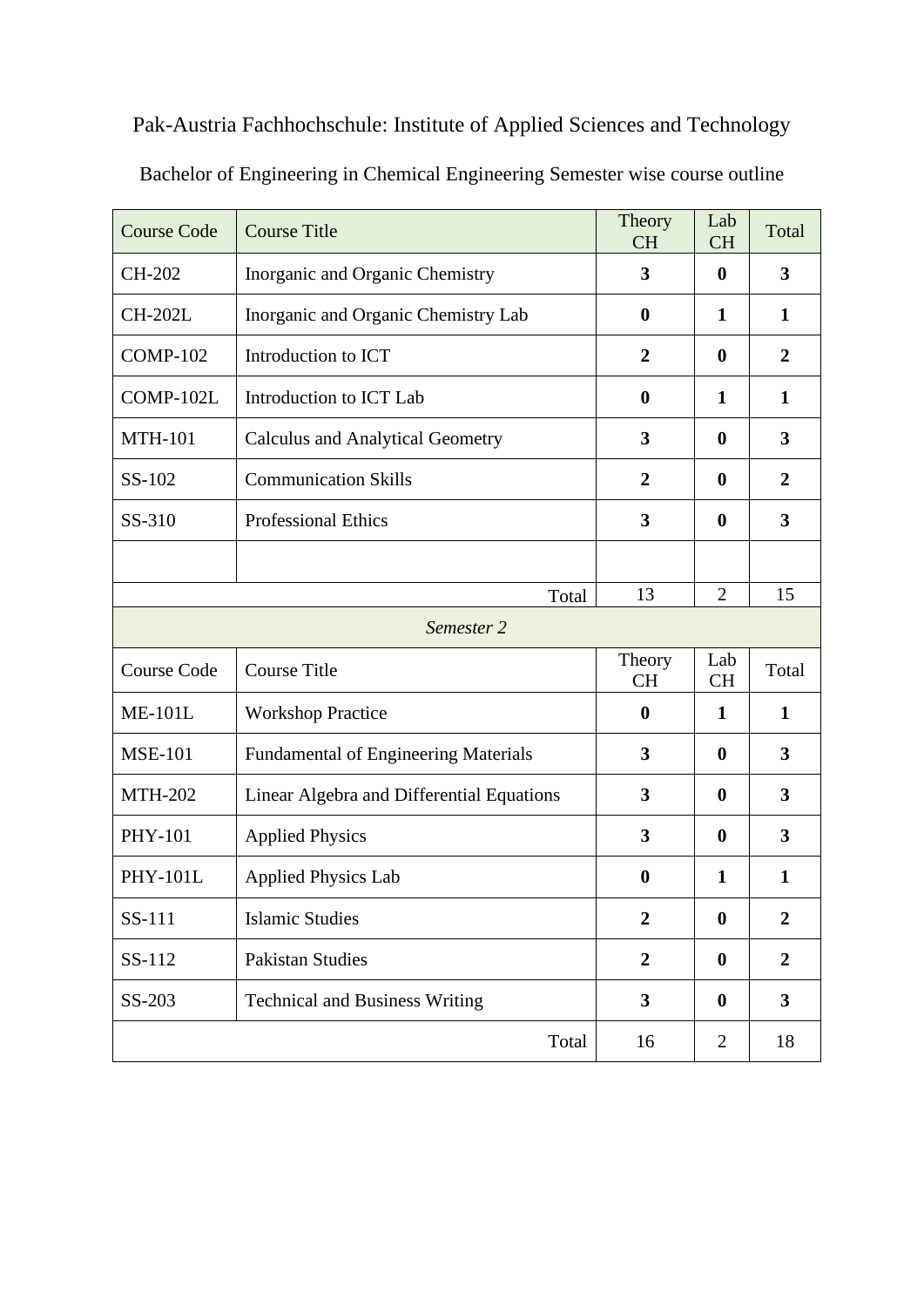| Semester 3         |                                          |                     |                  |                |
|--------------------|------------------------------------------|---------------------|------------------|----------------|
| <b>Course Code</b> | <b>Course Title</b>                      | Theory<br><b>CH</b> | Lab<br><b>CH</b> | Total          |
| <b>CHE-201</b>     | <b>Chemical Engineering Principles-I</b> | 3                   | $\theta$         | 3              |
| <b>CHE-203</b>     | <b>Chemical Process Industries</b>       | 3                   | $\overline{0}$   | 3              |
| CH-202             | Physical and Analytical Chemistry        | $\overline{2}$      | $\overline{0}$   | $\overline{2}$ |
| <b>CH-202L</b>     | Physical and Analytical Chemistry Lab    | $\overline{0}$      | 1                | 1              |
| <b>COMP-111</b>    | <b>Programming Fundamentals</b>          | 3                   | $\overline{0}$   | 3              |
| COMP-111L          | Programming Fundamentals Lab             | $\boldsymbol{0}$    | 1                | $\mathbf{1}$   |
| <b>ME-102L</b>     | <b>Engineering Drawing</b>               | $\overline{0}$      | 1                | 1              |
| <b>MTH-307</b>     | <b>Numerical Computations</b>            | $\overline{2}$      | $\overline{0}$   | $\overline{2}$ |
| <b>MTH-307L</b>    | <b>Numerical Computations Lab</b>        | $\overline{0}$      | 1                | $\mathbf{1}$   |
|                    | Total                                    | 13                  | $\overline{4}$   | 17             |
| Semester 4         |                                          |                     |                  |                |
| <b>Course Code</b> | <b>Course Title</b>                      | Theory<br><b>CH</b> | Lab<br><b>CH</b> | Total          |
| <b>CHE-211</b>     | <b>Fluid Mechanics-I</b>                 | 2                   | $\Omega$         | $\overline{2}$ |
| <b>CHE-202</b>     | Chemical Engineering Principles-II       | 3                   | $\Omega$         | 3              |
| <b>CHE-212</b>     | Chemical Engineering Thermodynamics-I    | $\overline{2}$      | $\theta$         | $\overline{2}$ |
| <b>CHE-215</b>     | <b>Heat Transfer</b>                     | 3                   | $\overline{0}$   | 3              |
| <b>CHE-215L</b>    | <b>Heat Transfer Lab</b>                 | $\boldsymbol{0}$    | 1                | $\mathbf{1}$   |
| <b>CHE-216</b>     | <b>Particulate Technology</b>            | 3                   | $\overline{0}$   | 3              |
| <b>CHE-216L</b>    | Particulate Technology Lab               | $\overline{0}$      | $\mathbf{1}$     | $\mathbf{1}$   |
| <b>ECE-110</b>     | <b>Basic Electrical Engineering</b>      | $\overline{2}$      | $\boldsymbol{0}$ | 2              |
| <b>ECE-110L</b>    | <b>Basic Electrical Engineering Lab</b>  | $\boldsymbol{0}$    | $\mathbf{1}$     | 1              |
|                    | Total                                    | 15                  | 3                | 18             |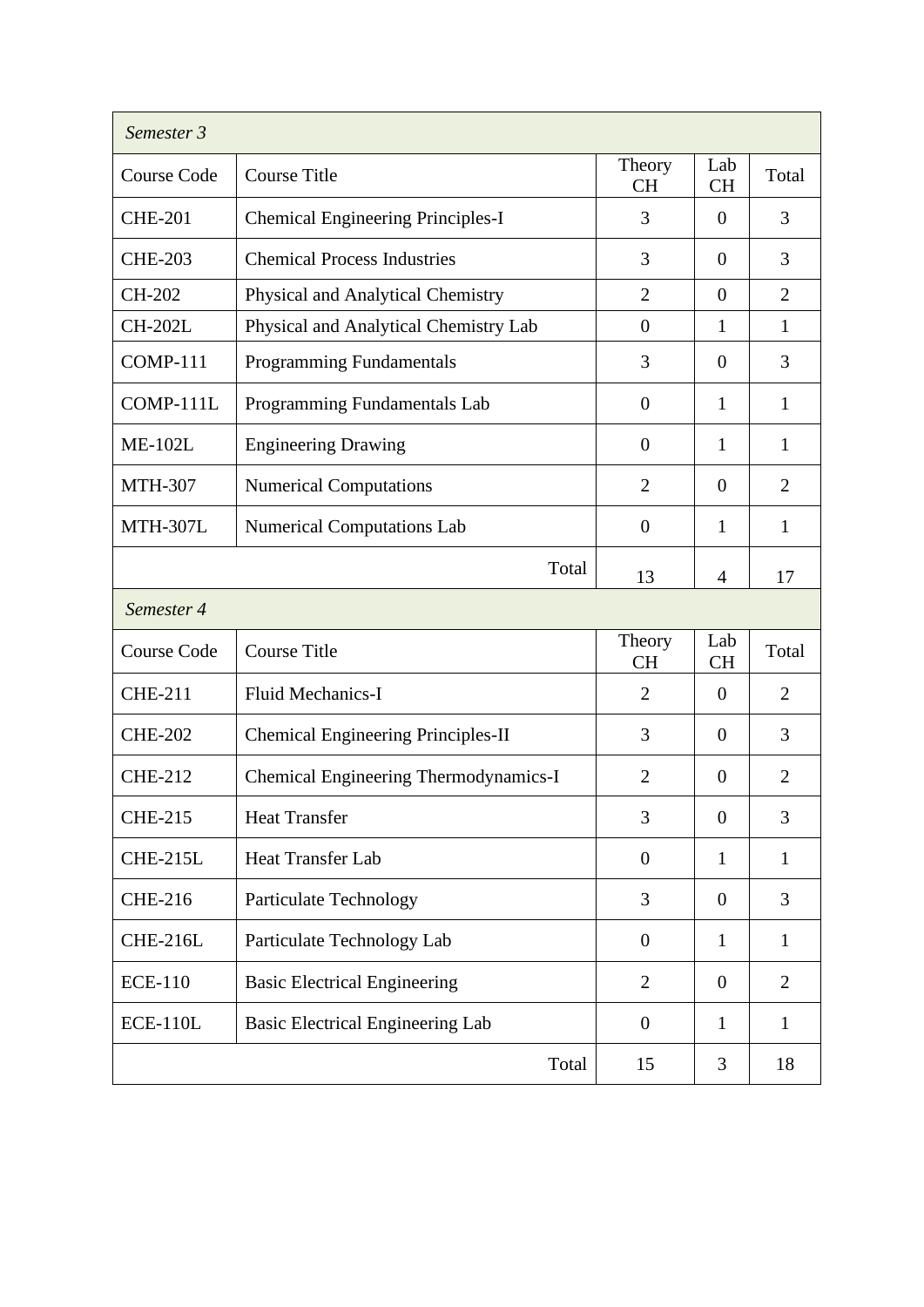| Semester 5         |                                                 |                     |                  |                |
|--------------------|-------------------------------------------------|---------------------|------------------|----------------|
| <b>Course Code</b> | <b>Course Title</b>                             | Theory<br><b>CH</b> | Lab<br><b>CH</b> | Total          |
| <b>CHE-317</b>     | Chemical Engineering Thermodynamics-II          | $\overline{2}$      | $\overline{0}$   | $\overline{2}$ |
| <b>CHE-317L</b>    | Chemical Engineering Thermodynamics-II<br>Lab   | $\overline{0}$      | 1                | 1              |
| <b>CHE-313</b>     | <b>Fluid Mechanics-II</b>                       | $\overline{2}$      | $\theta$         | $\overline{2}$ |
| <b>CHE-313L</b>    | Fluid Mechanics-II Lab                          | $\boldsymbol{0}$    | 1                | $\mathbf{1}$   |
| <b>MGT-262</b>     | Entrepreneurship                                | 3                   | $\overline{0}$   | 3              |
| <b>CHE-314</b>     | <b>Mass Transfer</b>                            | 3                   | $\Omega$         | 3              |
| <b>CHE-314L</b>    | <b>Mass Transfer Lab</b>                        | $\boldsymbol{0}$    | 1                | 1              |
| <b>CHE-331</b>     | <b>Energy Engineering</b>                       | $\overline{2}$      | $\overline{0}$   | $\overline{2}$ |
| <b>CHE-331L</b>    | <b>Energy Engineering Lab</b>                   | $\overline{0}$      | 1                | 1              |
| SS-321             | <b>Engineering Economics</b>                    | $\overline{2}$      | $\overline{0}$   | 2              |
|                    | Total                                           | 14                  | $\overline{4}$   | 18             |
| Semester 6         |                                                 |                     |                  |                |
| <b>Course Code</b> | <b>Course Title</b>                             | Theory<br><b>CH</b> | Lab<br><b>CH</b> | Total          |
| <b>CHE-321</b>     | <b>Chemical Reaction Engineering</b>            | 3                   | $\overline{0}$   | 3              |
| <b>CHE-321L</b>    | Chemical Reaction Engineering Lab               | $\boldsymbol{0}$    | 1                | 1              |
| <b>CHE-318</b>     | <b>Separation Processes</b>                     | 3                   | $\boldsymbol{0}$ | 3              |
| <b>CHE-318L</b>    | Separation Processes Lab                        | $\boldsymbol{0}$    | 1                | 1              |
| <b>CHE-323</b>     | <b>Instrumentations and Process Control</b>     | 3                   | $\boldsymbol{0}$ | 3              |
| <b>CHE-323L</b>    | <b>Instrumentations and Process Control Lab</b> | $\boldsymbol{0}$    | 1                | $\mathbf{1}$   |
| <b>CHE-335</b>     | <b>Environmental Engineering</b>                | $\overline{2}$      | $\boldsymbol{0}$ | $\overline{2}$ |
| <b>CHE-335L</b>    | Environmental Engineering Lab                   | $\boldsymbol{0}$    | 1                | 1              |
| <b>MTH-231</b>     | Probability and Statistics                      | 3                   | $\overline{0}$   | 3              |
| Total              |                                                 | 14                  | 4                | 18             |